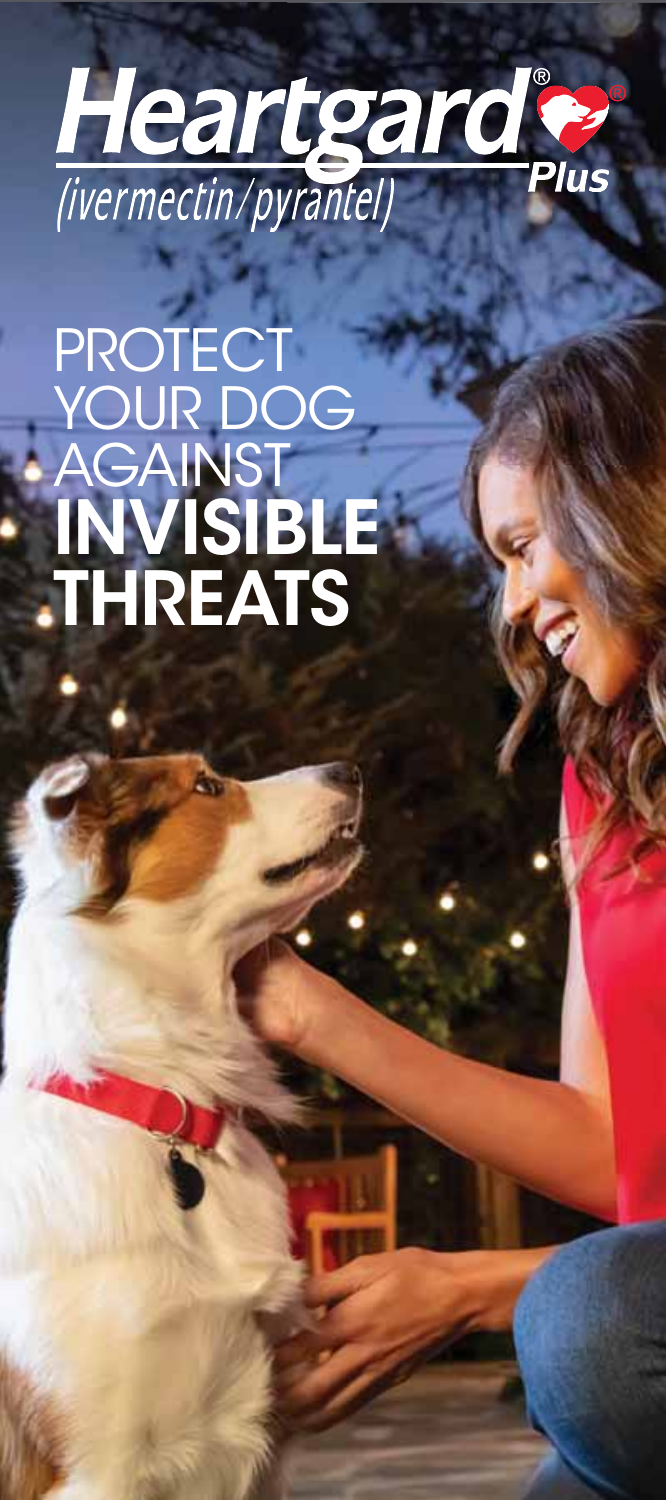### One Mosquito Bite Can Cause Life-Long Damage

Heartworm disease is an invisible threat. Mosquitoes pick up heartworm larvae, called microfilariae, when they bite an infected animal. When the mosquitoes fly to their next meal, the microfilariae come alona for the ride like microscopic passengers flying to a new destination.



One million dogs are estimated to be heartworm positive in the US, and cases have been reported In

# **ALL 50 STATES.**

That's why The American Heartworm Society (AHS) recommends protecting dogs year-round and testing for heartworm disease every 12 months.<sup>3</sup>

### Heartworms Are Tough to Eradicate

Killing adult heartworms poses serious risks and potentially traumatic experiences to an infected dog.

### All Dogs Are at Risk of Heartworm Disease Year-Round<sup>3</sup>

A dose of HEARTGARD® Plus (ivermectin/pyrantel) eliminates larvae that may already be in your dog. That's why it's important to give HEARTGARD Plus consistently every 30 days, so that no heartworm larvae have a chance to mature into adult heartworms.

**IMPORTANT SAFETY INFORMATION: HEARTGARD Plus is** well tolerated. All dogs should be tested for heartworm infection before starting a preventive program. Following the use of HEARTGARD Plus, digestive and neurological side effects have rarely been reported. For more information, see full prescribing information or visit www.HEARTGARD.com.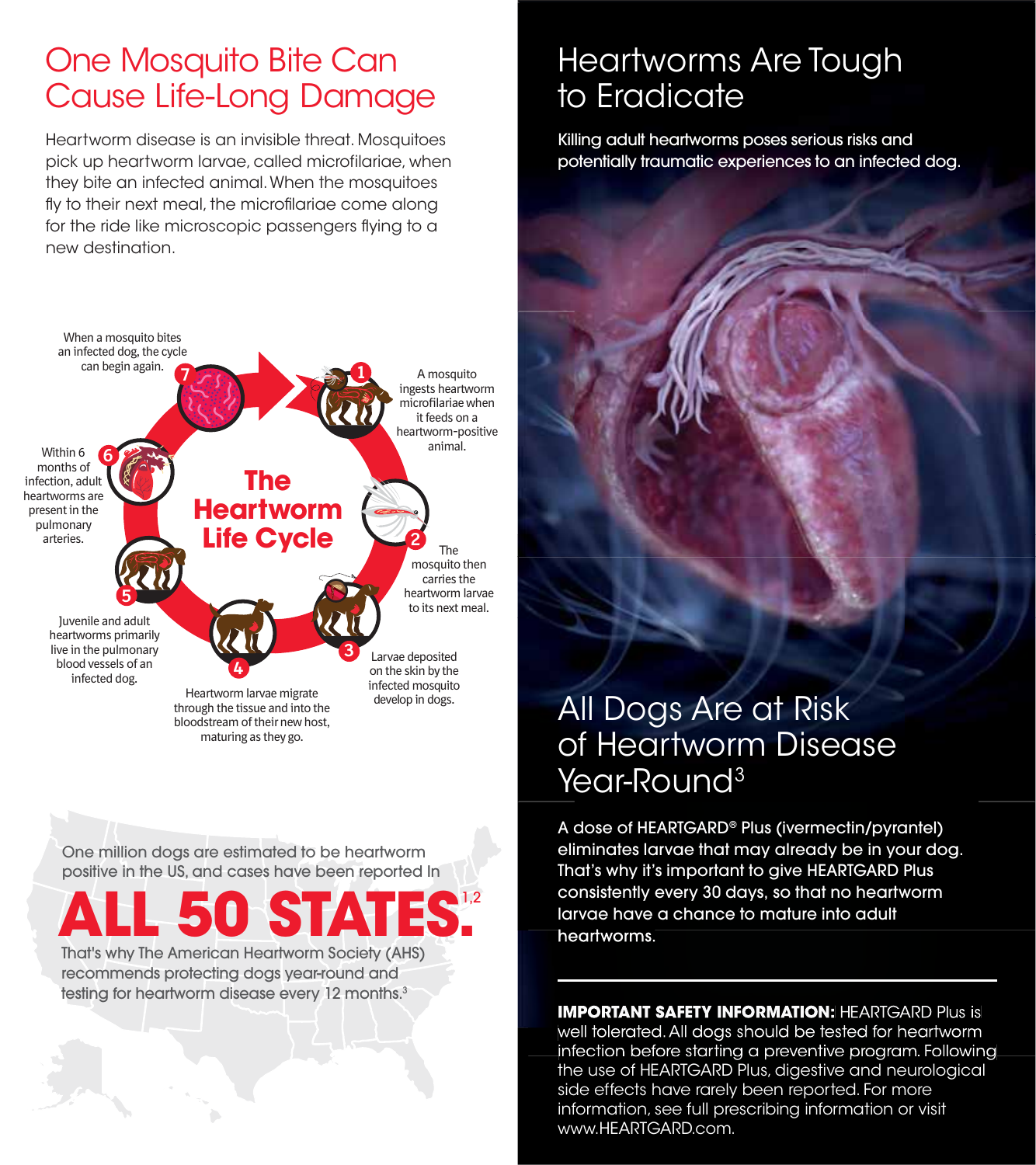### Heartworms Aren't the Only Invisible Threat

Hookworms and roundworms not only pose a significant threat to your dog, they're the most prevalent intestinal nematode parasites in dogs.4 That also means they're more prevalent than whipworms and tapeworms.4 Plus, these worms are zoonotic, so animals can transmit them to humans.





#### Hookworms

- Spread via nursing, infective larvae passing through a dog's skin, or through accidental ingestion of hookworm larvae
- Attach and feed on blood in dogs' small intestines
- Can cause anemia, debilitation and even death



#### Roundworms

- Can spread from a mother to her puppies prior to birth; less common infections can occur via nursing
- Grow rapidly, up to 6 inches long, irritating the lining of the intestines and stealing nutrients from the host
- Can cause diarrhea, weight loss, and swollen abdomen



### In Humans



#### **Hookworms**

- Typically enter through the skin
- Can cause rashes, itching, and organ inflammation<sup>5</sup>
- Can migrate to the lungs, causing pneumonia



#### Roundworms

- Enter the body via accidental ingestion
- Can cause permanent impairment or loss of vision
- The CDC reports 10,000 people in the US are infected with roundworms each year<sup>6</sup>

### Over 90% of puppies under 3 months old are infected with roundworms.<sup>7</sup>



The Companion Animal Parasite Council (CAPC) recommends testing dogs for hookworms and roundworms at least four times in the first year of life, testing at least two times per year in adult dogs, and administering yearround, broad-spectrum parasite control.8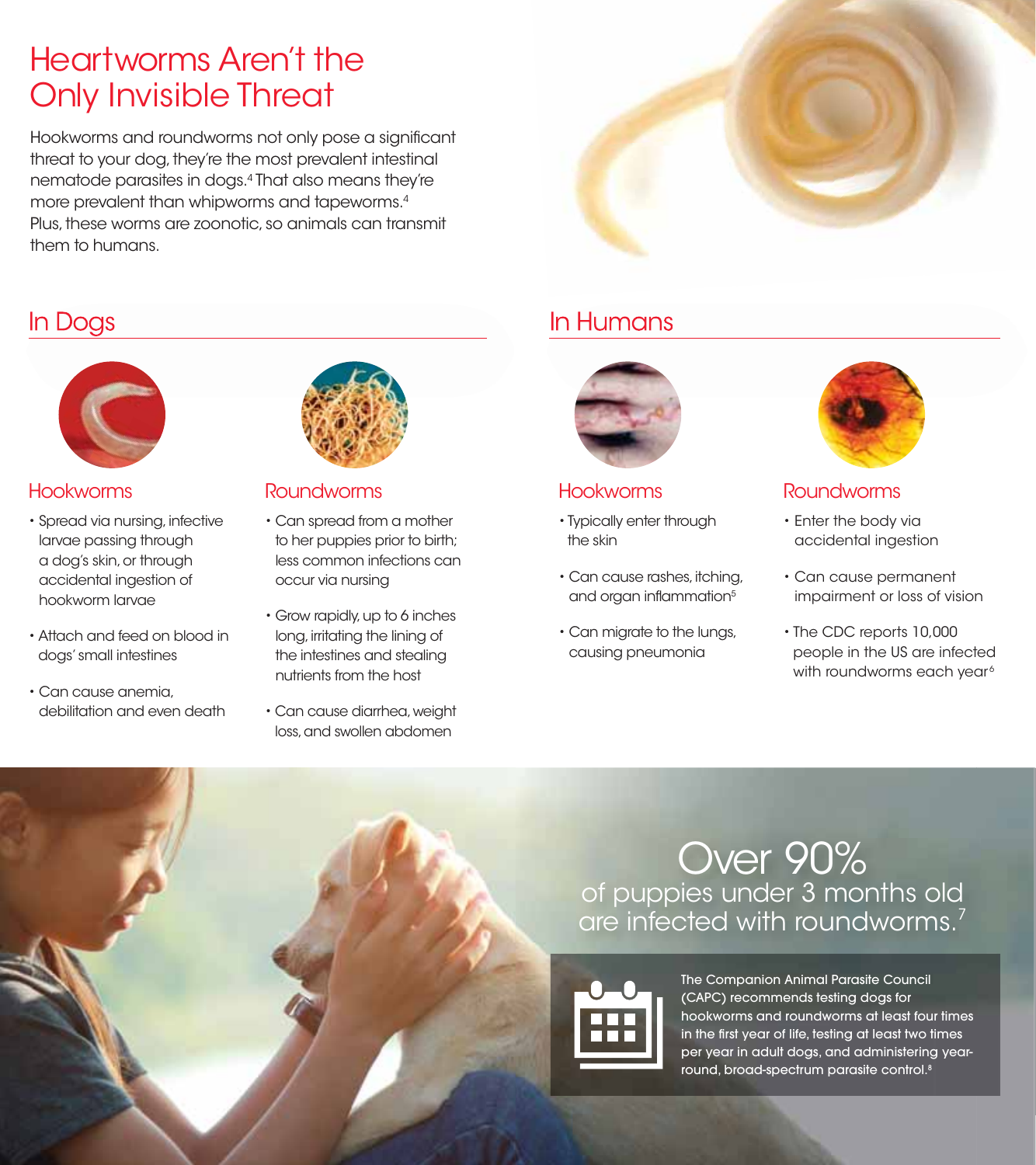

## Protects Your Dog Against:



### The Protection Dogs Need Has the Taste Dogs Love<sup>9</sup>

HEARTGARD Plus (ivermectin/pyrantel) is the only heartworm preventive **made with real beef.** Its savory taste makes it the **#1 dog-preferred chew**, and that makes protecting your dog year-round easy and enjoyable month after month.<sup>10</sup>

#### #1 Vet-Recommended Protection<sup>11</sup>

With more than **2 billion doses** prescribed, HEARTGARD Plus is the **#1 choice of vets** for both their patients and their own dogs.<sup>11,12</sup>

### Proven Safety, Even for Puppies

Delivers proven safety for puppies at 6 weeks of age, with no minimum weight requirement. Plus, it's safe for pregnant, breeding, and lactating dogs of all breeds, including Collies.

**IMPORTANT SAFETY INFORMATION:** HEARTGARD Plus is well tolerated. All dogs should be tested for heartworm infection before starting a preventive program. Following the use of HEARTGARD Plus, digestive and neurological side effects have rarely been reported. For more information, see full prescribing information or visit www.HEARTGARD.com.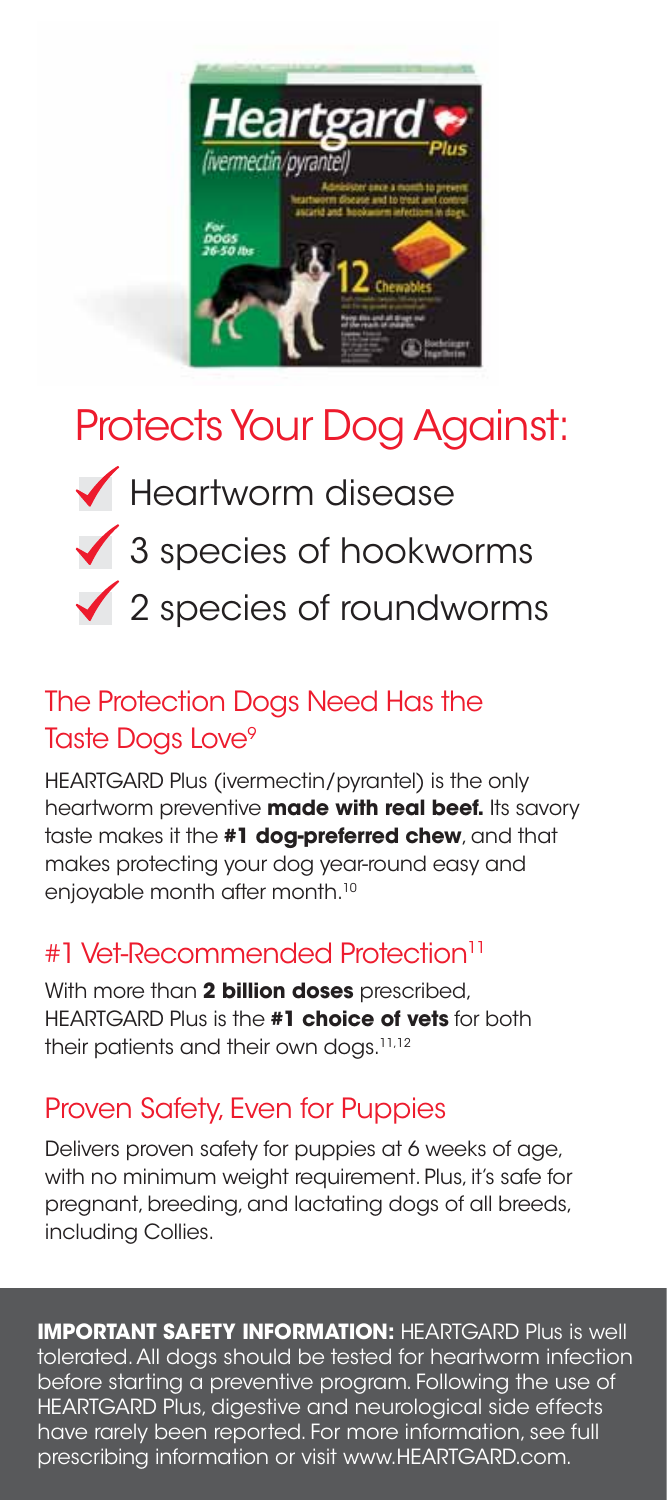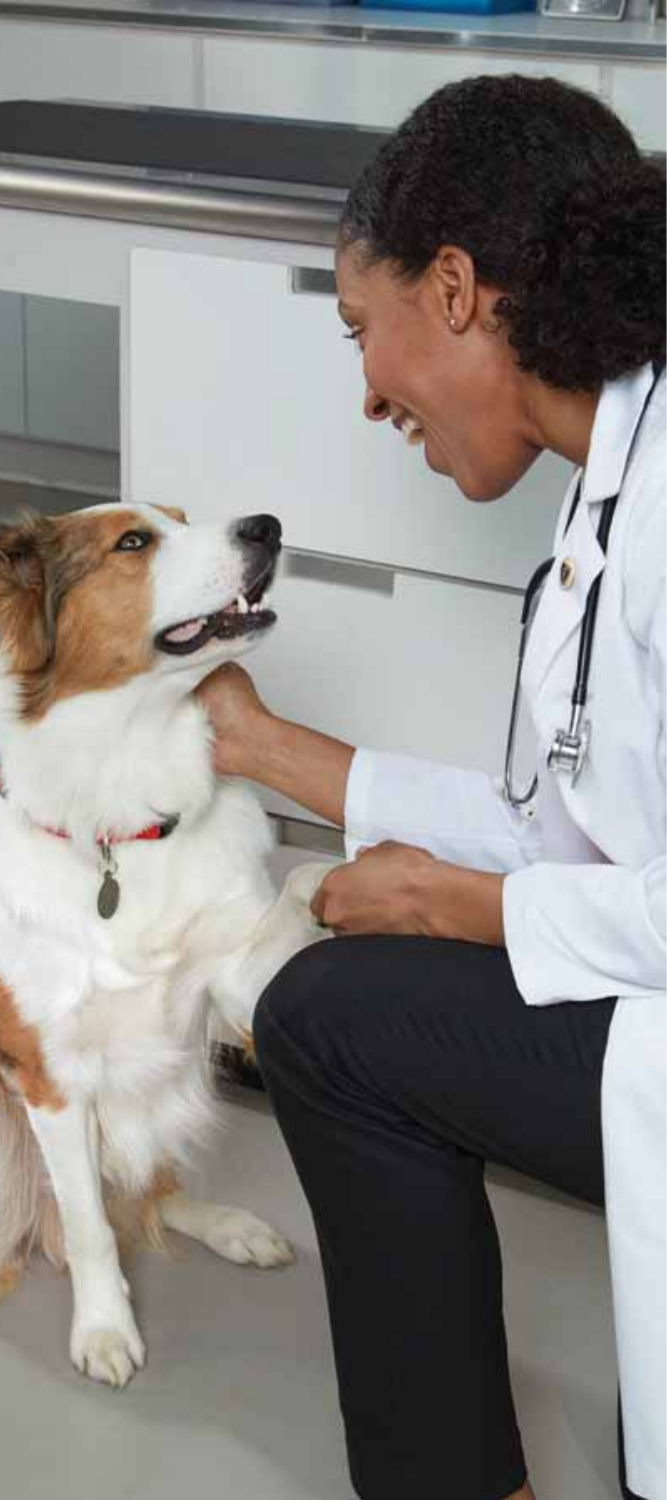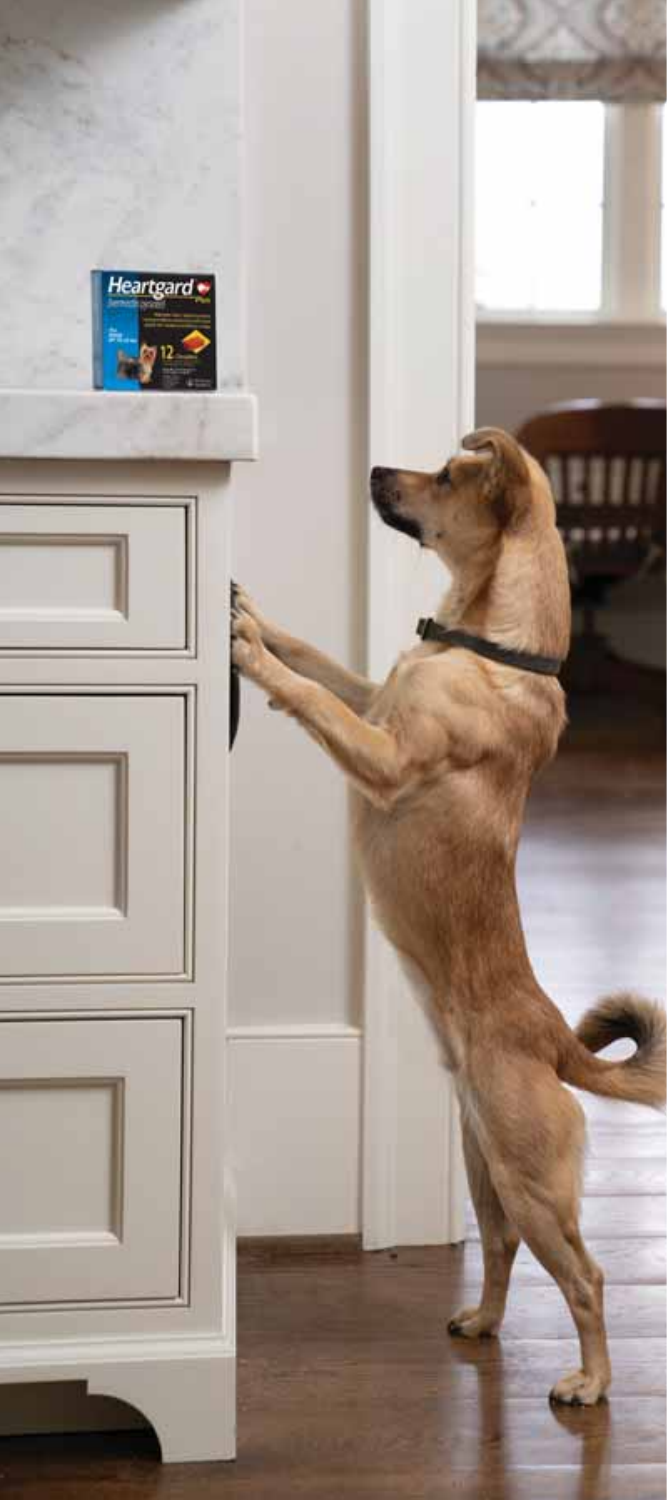Heartgard<sup>re</sup>

#### **CHEWABLES**

**CAUTION:** Federal (U.S.A.) law restricts this drug to use by or on the order of a licensed veterinarian.

**INDICATIONS:** For use in dogs to prevent canine heartworm disease by eliminating the tissue stage of heartworm larvae (Dirofilaria immitis) for a month (30 days) after infection and for the treatment and control of ascarids (Toxocara canis, Toxascaris leonina) and hookworms (Ancylostoma caninum, Uncinaria stenocephala, Ancylostoma braziliense).

**DOSAGE:** HEARTGARD® Plus (ivermectin/pyrantel) should be administered orally at monthly intervals at the recommended minimum dose level of 6 mcg of ivermectin per kilogram (2.72 mcg/lb) and 5 mg of pyrantel (as pamoate salt) per kg (2.27 mg/lb) of body weight. The recommended dosing schedule for prevention of canine heartworm disease and for the treatment and control of ascarids and hookworms is as follows:

| Dog<br>Weight | <b>Chewables</b><br><b>Per Month</b> | <b>Ivermectin</b><br><b>Content</b> | Pyrantel<br>Content | <b>Color Coding On</b><br><b>Foil Backing</b><br>and Carton |
|---------------|--------------------------------------|-------------------------------------|---------------------|-------------------------------------------------------------|
| Up to 25 lb   |                                      | 68 mcg                              | 57 mg               | Blue                                                        |
| 26 to 50 lb   |                                      | 136 mcg                             | 114 ma              | Green                                                       |
| 51 to 100 lb  |                                      | 272 mca                             | 227 mg              | Brown                                                       |

HEARTGARD Plus is recommended for dogs 6 weeks of age and older. For dogs over 100 lb use the appropriate combination of these chewables.

**ADMINISTRATION**: Remove only one chewable at a time from the foil-backed blister card. Return the card with the remaining chewables to its box to protect the product from light. Because most dogs find HEARTGARD Plus palatable, the product can be offered to the dog by hand. Alternatively, it may be added intact to a small amount of dog food.The chewable should be administered in a manner that encourages the dog to chew, rather than to swallow without chewing. Chewables may be broken into pieces and fed to dogs that normally swallow treats whole.

Care should be taken that the dog consumes the complete dose, and treated animals should be observed for a few minutes after administration to ensure that part of the dose is not lost or rejected. If it is suspected that any of the dose has been lost, redosing is recommended.

HEARTGARD Plus should be given at monthly intervals during the period of the year when mosquitoes (vectors), potentially carrying infective heartworm larvae, are active. The initial dose must be given within a month (30 days) after the dog's first exposure to mosquitoes. The final dose must be given within a month (30 days) after the dog's last exposure to mosquitoes.

When replacing another heartworm preventive product in a heartworm disease preventive program, the first dose of HEARTGARD Plus must be given within a month (30 days) of the last dose of the former medication.

If the interval between doses exceeds a month (30 days), the efficacy of ivermectin can be reduced. Therefore, for optimal performance, the chewable must be given once a month on or about the same day of the month. If treatment is delayed, whether by a few days or many, immediate treatment with HEARTGARD Plus and resumption of the recommended dosing regimen will minimize the opportunity for the development of adult heartworms.

Monthly treatment with HEARTGARD Plus also provides effective treatment and control of ascarids (T. canis, T. leonina) and hookworms (A. caninum, U. stenocephala, A. braziliense). Clients should be advised of measures to be taken to prevent reinfection with intestinal parasites.

**EFFICACY:** HEARTGARD Plus Chewables, given orally using the recommended dose and regimen, are effective against the<br>tissue larval stage of *D.immitis* for a month (30 days) after infection and, as a result, prevent the de HEARTGARD Plus Chewables are also effective against canine ascarids (T. canis, T. leonina) and hookworms (A. caninum, U. stenocephala, A. braziliense).

**ACCEPTABILITY:** In acceptability and field trials, HEARTGARD Plus was shown to be an acceptable oral dosage form that was consumed at first offering by the majority of dogs.

**PRECAUTIONS:** All dogs should be tested for existing heartworm infection before starting treatment with HEARTGARD Plus which is not effective against adult D. immitis. Infected dogs must be treated to remove adult heartworms and microfilariae before initiating a program with HEARTGARD Plus.

While some microfilariae may be killed by the ivermectin in HEARTGARD Plus at the recommended dose level, HEARTGARD Plus is not effective for microfilariae clearance. A mild hypersensitivity-type reaction, presumably due to dead or dying microfilariae and<br>particularly involving a transient diarrhea, has been observed in clinical trials with have circulating microfilariae.

#### **Keep this and all drugs out of the reach of children.**

In case of ingestion by humans, clients should be advised to contact a physician immediately. Physicians may contact a Poison Control Center for advice concerning cases of ingestion by humans.

Store between 68°F - 77°F (20°C - 25°C). Excursions between 59°F - 86°F (15°C - 30°C) are permitted. Protect product from light.

**ADVERSE REACTIONS:** In clinical field trials with HEARTGARD Plus, vomiting or diarrhea within 24 hours of dosing was rarely observed (1.1% of administered doses). The following adverse reactions have been reported following the use of HEARTGARD: Depression/lethargy, vomiting, anorexia, diarrhea, mydriasis, ataxia, staggering, convulsions and hypersalivation.

To report suspected adverse drug events, for technical assistance, or to obtain a copy of the Safety Data Sheet (SDS), contact Boehringer Ingelheim Animal Health USA Inc. at 1-888-637-4251. For additional information about adverse drug experience reporting for animal drugs, contact FDA at 1-888-FDA-VETS, or online at http://www.fda.gov/AnimalVeterinary/SafetyHealth.

**SAFETY:** HEARTGARD Plus has been shown to be bioequivalent to HEARTGARD, with respect to the bioavailability of ivermectin.<br>The dose regimens of HEARTGARD Plus and HEARTGARD are the same with regard to ivermectin (6 mcg/k indicate that certain dogs of the Collie breed are more sensitive to the effects of ivermectin administered at elevated dose levels (more than 16 times the target use level) than dogs of other breeds. At elevated doses, sensitive dogs showed adverse reactions which included mydriasis, depression, ataxia, tremors, drooling, paresis, recumbency, excitability, stupor, coma and death. HEARTGARD demonstrated no signs of toxicity at 10 times the recommended dose (60 mcg/kg) in sensitive Collies. Results of these trials and bioequivalency studies, support the safety of HEARTGARD products in dogs, including Collies, when used as recommended.

HEARTGARD Plus has shown a wide margin of safety at the recommended dose level in dogs, including pregnant or breeding bitches, stud dogs and puppies aged 6 or more weeks. In clinical trials, many commonly used flea collars, dips, shampoos, anthelmintics, antibiotics, vaccines and steroid preparations have been administered with HEARTGARD Plus in a heartworm disease prevention program.

In one trial, where some pups had parvovirus, there was a marginal reduction in efficacy against intestinal nematodes, possibly due to a change in intestinal transit time

**HOW SUPPLIED:** HEARTGARD Plus is available in three dosage strengths (see DOSAGE section) for dogs of different weights. Each strength comes in convenient cartons of 6 and 12 chewables.

Marketed by

Boehringer Ingelheim Animal Health USA Inc. Duluth, GA 30096

Made in U.S.A.

®HEARTGARD and the Dog & Hand Logo are registered trademarks of Boehringer Ingelheim Animal Health USA Inc.

©2019 Boehringer Ingelheim Animal Health USA Inc. All Rights Reserved.

Rev. 08-2018

1050-1999-04. US-PET-0199-2020.